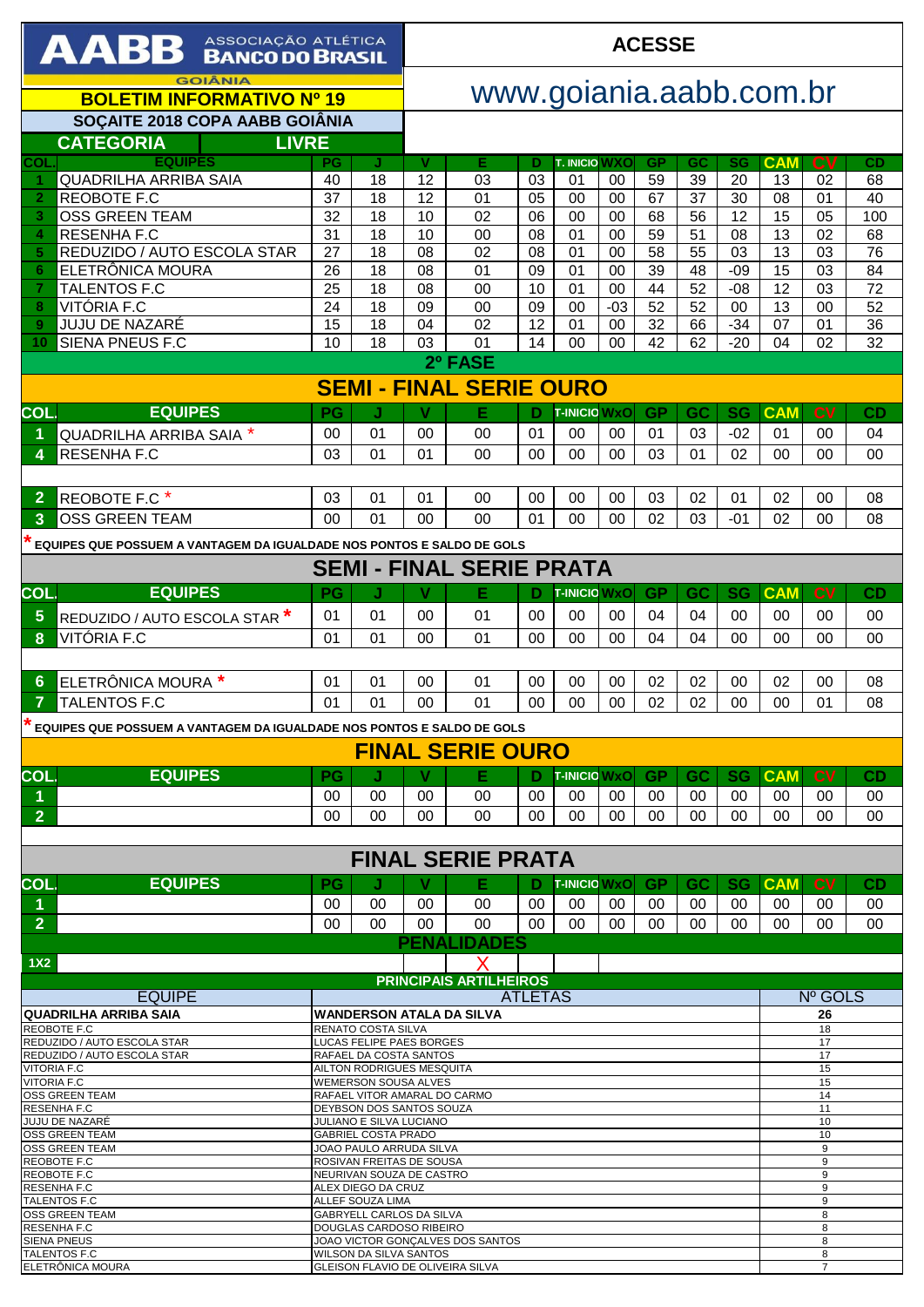| <b>OSS GREEN TEAM</b>                | VICTOR HUGO ROQUE DE LIMA                                       | $\overline{7}$               |
|--------------------------------------|-----------------------------------------------------------------|------------------------------|
| <b>RESENHA F.C</b>                   | <b>DOUGLAS PIRES FERREIRA</b>                                   | $\overline{7}$               |
| <b>SIENA PNEUS</b>                   | ROGERIO CONCEIÇÃO DA SILVA                                      | 7                            |
| <b>SIENA PNEUS</b>                   | WALACE DA COSTA GALVÃO                                          | $\overline{7}$               |
|                                      |                                                                 | $\overline{7}$               |
| <b>SIENA PNEUS</b>                   | KENNEDY ANDERSON LOPES GOMES                                    | $\overline{7}$               |
| <b>TALENTOS F.C</b>                  | GUILHERME LUIZ RESPLANDES VIEIRA                                | 6                            |
| ELETRÖNICA MOURA<br>JUJU DE NAZARÉ   | THIAGO RODRIGUES DE JESUS                                       |                              |
|                                      | RENATO SOUSA E SILVA                                            | 6                            |
| QUADRILHA ARRIBA SAIA                | THIAGO FERREIRA DE ARAUJO                                       | 6                            |
| REOBOTE F.C                          | WANDERSON DE JESUS SOUSA                                        | 6                            |
| REOBOTE F.C                          | VINICIUS CARVALHO COSTA                                         | 6                            |
| REOBOTE F.C                          | RAPHAEL RODRIGUES GOIS                                          | 6                            |
| ELETRÔNICA MOURA                     | PEDRO HENRIQUE SANTOS DE SOUZA                                  | 5                            |
| ELETRÖNICA MOURA                     | JOAO PAULO RODRIGUES VENDITTI                                   | $\,$ 5 $\,$                  |
| <b>OSS GREEN TEAM</b>                | LUCIANO FRANCISCO DE ARAUJO BATISTA                             | 5                            |
| QUADRILHA ARRIBA SAIA                | TIAGO RIBEIRO DE SOUSA                                          | 5                            |
| <b>QUADRILHA ARRIBA SAIA</b>         | RENATO OLIVEIRA FREITAS                                         | 5                            |
| REDUZIDO / AUTO ESCOLA STAR          | RODRIGO PEREIRA DA SILVA                                        | 5                            |
| REDUZIDO / AUTO ESCOLA STAR          | LEONARDO DE SOUZA SANTOS                                        | 5                            |
| <b>RESENHA F.C</b>                   | DIOVANE RODRIGUES CALIXTO                                       | 5                            |
| <b>TALENTOS F.C</b>                  | GABRIEL LUCAS CUNHA DE ARAUJO                                   | 5                            |
| <b>TALENTOS F.C</b>                  | RODRIGO VIEIRA SANTANA                                          | 5                            |
| ELETRÔNICA MOURA                     | RICARDO VIEIRA DE FREITAS                                       | $\overline{4}$               |
| JUJU DE NAZARÉ                       | YURI RODRIGUES DA COSTA                                         | $\overline{4}$               |
| <b>OSS GREEN TEAM</b>                | BRUNO MARTINS ANDRADE                                           | 4                            |
| <b>OSS GREEN TEAM</b>                | ALAN DE OLIVEIRA SILVA                                          | $\overline{4}$               |
| <b>QUADRILHA ARRIBA SAIA</b>         | RUI CASTRO JUNIOR                                               | $\overline{4}$               |
| RESENHA F.C                          | <b>KESTTER RIBEIRO DE JESUS</b>                                 | 4                            |
| RESENHA F.C                          | ODENISIO PEREIRA DO NASCIMENTO                                  | 4                            |
| <b>VITORIA F.C</b>                   | ROBERTO XAVIER BARRETOS DA SILVA                                | $\overline{4}$               |
| <b>VITORIA F.C</b>                   | WARLESON DE SOUSA ALVES                                         | $\overline{4}$               |
| ELETRÔNICA MOURA                     | FELIPE GALVÃO E SILVA                                           | 3                            |
| JUJU DE NAZARÉ                       | PAULO INACIO MIRANDA DA SILVA                                   | $\mathbf{3}$                 |
| <b>OSS GREEN TEAM</b>                | FREDERICO BATISTA ARAUJO                                        | 3                            |
| QUADRILHA ARRIBA SAIA                | GUILHERME LAMONIER DE MELO                                      | 3                            |
| QUADRILHA ARRIBA SAIA                | FRANCISCO JOSE DE MIRANDA JUNIOR                                | 3                            |
| <b>QUADRILHA ARRIBA SAIA</b>         | NELSON NUNES DOS SANTOS                                         | 3                            |
| REDUZIDO / AUTO ESCOLA STAR          | ORLEY JOSE MARCELINO DA SILVA JUNIOR                            | 3                            |
| REDUZIDO / AUTO ESCOLA STAR          | <b>BRENO AUGUSTO FERREIRA NUNES</b>                             | 3                            |
| REDUZIDO / AUTO ESCOLA STAR          | RAIMISON DRAITON DOS SANTOS                                     | 3                            |
| REOBOTE F.C                          | GUILHERME SOARES DE LIMA                                        | 3                            |
| REOBOTE F.C                          | WANDERSON SOUSA SANTOS                                          | 3                            |
| <b>RESENHA F.C</b>                   | MARCOS DE PAULA PARANHOS                                        | 3                            |
| <b>RESENHA F.C</b>                   | OTAVIO FELIX DE SOUSA FILHO                                     | $\mathbf{3}$                 |
| <b>SIENA PNEUS</b>                   | GUILHERME ALVARENGA DE AZARA                                    | 3                            |
| <b>SIENA PNEUS</b>                   | LUDUGERIO MOREIRA DOS SANTOS                                    | 3                            |
| TALENTOS F.C                         | DIEGO NEVES MESQUITA                                            | 3                            |
| <b>VITORIA F.C</b>                   | JEOVANIO ROCHA DO NASCIMENTO                                    | 3                            |
| <b>VITORIA F.C</b>                   | RICARDO ALVES DA SILVA                                          | 3                            |
| ELETRÔNICA MOURA                     | ELISMAR PAGNAN DOS SANTOS                                       | $\overline{2}$               |
| ELETRÖNICA MOURA                     | CLEITON LUCIANO DE MORAES                                       | 2                            |
| ELETRÔNICA MOURA                     | MATHEUS OLIVEIRA MOURA                                          | 2                            |
| ELETRONICA MOURA                     | PEDRO LUCAS GONÇALVES DOS SANTOS                                | 2                            |
| JUJU DE NAZARE                       | ROBERT DE BIAGI XAVIEIR                                         | 2                            |
| JUJU DE NAZARÉ                       | CLEBER DE SOUZA DA SILVA LEITE                                  | $\overline{c}$               |
| <b>OSS GREEN TEAM</b>                | CARLOS MAGNO DA SILVA PRADO JUNIOR                              | $\overline{c}$               |
| QUADRILHA ARRIBA SAIA                | LUCIANO MENDES DA SILVA                                         | 2                            |
| QUADRILHA ARRIBA SAIA                | MARCO AURELIO MOREIRA DOS SANTOS                                | $\overline{2}$               |
| REDUZIDO / AUTO ESCOLA STAR          | RONY ROCHA DA FONSECA                                           | 2                            |
| REDUZIDO / AUTO ESCOLA STAR          | JOANDER FELIPE SILVA                                            | 2                            |
| REOBOTE F.C                          | ROGERIO RODRIGUES DA COSTA                                      | $\overline{2}$               |
| REOBOTE F.C                          | FERNANDO DE SOUZA CABRAL                                        | 2                            |
| REOBOTE F.C                          | RODOLFO DE SOUZA AMORIM                                         | $\overline{2}$               |
| <b>RESENHAF.C</b>                    | <b>IGOR JAYME BALEIRO</b>                                       | 2                            |
| <b>RESENHA F.C</b>                   | EDUARDO GOMES COSTA JUNIOR                                      | 2                            |
| <b>RESENHA F.C</b>                   | ENIVALDO XAVIER DIAS                                            | $\overline{2}$               |
| <b>SIENA PNEUS</b>                   | RICARDO MOREIRA DOS SANTOS                                      | 2                            |
| <b>SIENA PNEUS</b>                   | EVALDO TEIXEIRA DE SOUZA                                        | $\overline{2}$               |
| <b>SIENA PNEUS</b>                   | JHONNATA FELIX SELVATI                                          | 2                            |
| <b>TALENTOS F.C</b>                  | <b>MATHEUS MOURA CRUVINEL</b>                                   | $\overline{2}$               |
| <b>TALENTOS F.C</b>                  | VITOR DANIEL GONZAGA DOS SANTOS                                 | $\overline{2}$               |
| <b>TALENTOS F.C</b>                  | THIAGO ARANTES DIAS                                             | 2                            |
| <b>VITORIA F.C</b>                   | WAGNER ROCHA DE SOUZA                                           | $\overline{c}$               |
| <b>VITORIA F.C</b>                   | JOAO BATISTA DE SOUZA                                           | $\overline{2}$               |
| <b>VITORIA F.C</b>                   | MARCELO NEVES FALEIRO JUNIOR                                    | $\overline{\mathbf{c}}$      |
| <b>VITORIA F.C</b>                   | JOSE EUSTAQUIO DA SILVA JUNIOR                                  | 2                            |
| ELETRÖNICA MOURA                     | LEANDRO FERREIRA DE SOUSA                                       | $\mathbf{1}$                 |
| ELETRÖNICA MOURA<br>ELETRÔNICA MOURA | THIAO SOARES CANDIDO<br>DARLON SANTOS DE SOUZA                  | $\mathbf{1}$                 |
| JUJU DE NAZARE                       |                                                                 | $\mathbf{1}$<br>$\mathbf{1}$ |
| JUJU DE NAZARÉ                       | THIAGO FELIPE BARCELOS BARBOSA<br>BRUNO DE SOUZA DA SILVA LEITE | $\mathbf{1}$                 |
| JUJU DE NAZARÉ                       | RENAN COSTA SANTIAGO                                            | $\mathbf{1}$                 |
| JUJU DE NAZARÉ                       | ALEXANDRE BARBOSA GOMES                                         | $\mathbf{1}$                 |
| <b>OSS GREEN TEAM</b>                | PEDRO HENRIQUE ALVES DE ALMEIDA                                 | $\mathbf{1}$                 |
| <b>OSS GREEN TEAM</b>                | FABIO DE ALMEIDA DOURADO                                        | $\mathbf{1}$                 |
| OSS GREEN TEAM                       | LEYRIELTON MOURA DE MORAES                                      | $\mathbf{1}$                 |
| OSS GREEN TEAM                       | JARDEL ANTUNES LIMA                                             | $\mathbf{1}$                 |
| QUADRILHA ARRIBA SAIA                | MARCOS VINICIUS FERREIRA DOS SANTOS                             | $\mathbf{1}$                 |
| REDUZIDO / AUTO ESCOLA STAR          | MAYCON HILTO ALVES DE OLIVEIRA                                  | $\mathbf{1}$                 |
| REDUZIDO / AUTO ESCOLA STAR          | <b>DIEGO FERREIRA</b>                                           | $\mathbf{1}$                 |
| REDUZIDO / AUTO ESCOLA STAR          | PAULO VITOR RODRIGUES HOLANDA                                   | $\mathbf{1}$                 |
| REDUZIDO / AUTO ESCOLA STAR          | FERNANDO ALEXANDRO DOS SANTOS FARIAS                            | $\mathbf{1}$                 |
| REOBOTE F.C                          | GUILHERME FERREIRA DE ABREU                                     | 1                            |
| REOBOTE F.C                          | RAPHAEL DOS ANJOS SILVA                                         | $\mathbf{1}$                 |
| REOBOTE F.C                          | MAURICIO SILVESTRE ROSA NETO                                    | $\mathbf{1}$                 |